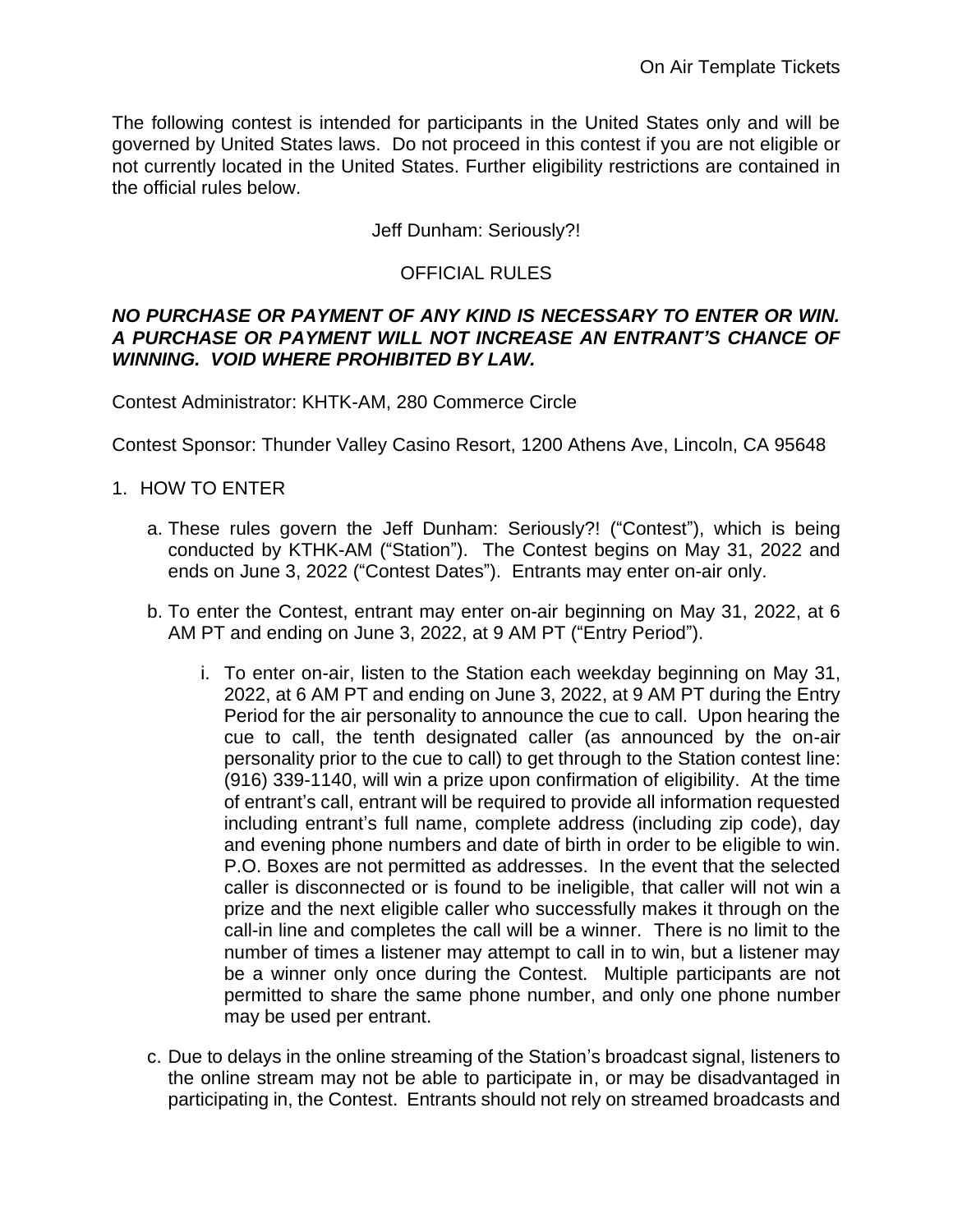are encouraged to listen to the Station on-air versus online. The Station is not responsible for any disadvantages or losses that result from online streaming delays of any nature, nor is station otherwise responsible for any delays in online streaming.

- d. Only one (1) entry per person is permitted. There will be up to a total of five (5) winner(s) selected in the Contest.
- e. All entries must be received by the end of the Entry Period.

#### 2. ELIGIBILITY RESTRICTIONS

- a. The Contest is open to all persons who are legal U.S. residents of the state of CA, eighteen (18) years of age or older, and who reside in the Sacramento Metropolitan area as defined by Nielsen; this includes Yolo, Sacramento, Sutter, Nevada, Placer, and El Dorado Counties. Void where prohibited or restricted by law.
- b. The following individuals are NOT eligible to enter Station contests at any time, even if such individuals meet the age and residency requirements above: (1) Any employees (i.e., full-time, part-time and/or temporary employees) of the Station, Bonneville International Corporation, other area radio stations, Contest Sponsor, of any advertising and promotion agencies, and/or of the respective parent entities, subsidiaries, affiliated companies of each; (2) Any immediate family members of such employees, including without limitation current and/or ex-spouses, parents, grandparents, children, grandchildren, siblings, in-laws, and/or steps in any of the foregoing categories; and (3) Any other individual legally residing in the same household (i.e., at the same address) of such employees, including without limitation roommates, housemates, significant others, and partners.
- c. Unless the Station otherwise specifies, persons who have previously won a prize (cash, services, merchandise) from a contest or Station event from any of the Bonneville International Radio Stations are subject to the following restrictions: Persons who have won a prize valued up to \$100 in the thirty (30) days prior to May 31, 2022, are not eligible to participate. Persons who have won a prize valued between \$101 and \$499 in the ninety (90) days prior to May 31, 2022, are not eligible to participate. Persons who have won a prize valued between \$500 and \$999 in the six (6) months prior to May 31, 2022, are not eligible to participate. Persons who have won a prize valued at \$1,000 or more in the twelve (12) months prior to May 31, 2022, are not eligible to participate. These restrictions also apply to immediate household members of contest or prize winners.
- d. To claim a prize, the winner(s) must provide valid government-issued photo identification and provide their complete address, date of birth and phone number, and Social Security Number.
- e. Entrants are required to provide truthful information and the Station will reject and delete any entry that it discovers to be false or fraudulent. The Station will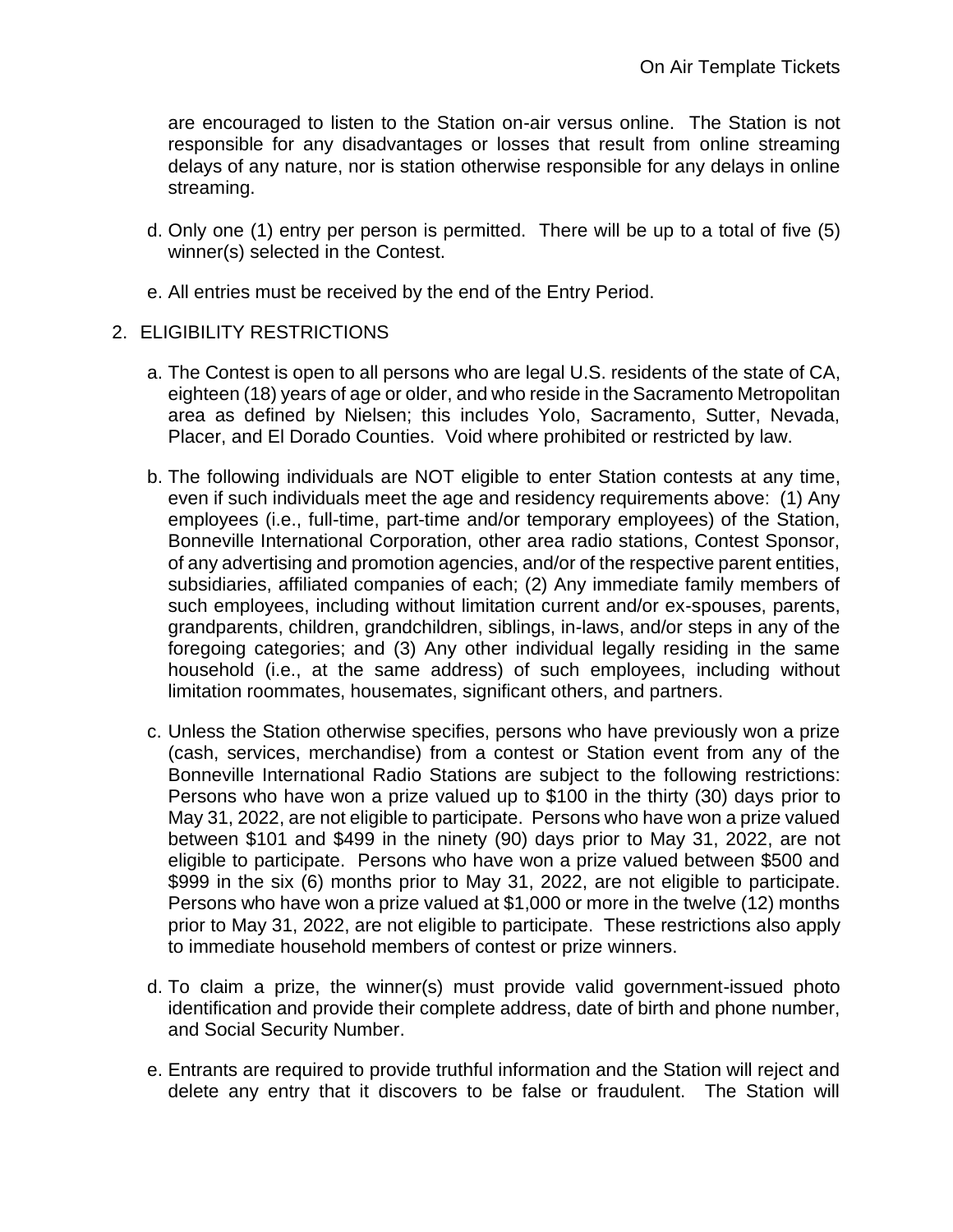disqualify any entrant who does not meet the eligibility requirements and will also delete any entry as required by law.

f. This Contest is subject to all applicable federal, state and local laws and regulations. By participating, entrant agrees to comply with these Official Rules and the decisions of the Station, which are final and binding in all respects.

## 3. PRIZES

- a. Five (5) prizes will be awarded. Each prize consists of two (2) tickets for winner and one (1) guest to see Jeff Dunham: Seriously?! located at 1200 Athens Ave, Lincoln, CA 95648 on June 10, 2022, at 7:00 PM PT. The Approximate Retail Value ("ARV") of the prize(s) is \$160. Transportation costs are **[excluded]** in the given price. The winner(s) will be solely responsible for all taxes and all other fees and expenses not specified herein associated with the receipt and use of the prize(s). Tickets are valid only on the date(s) printed on the tickets, and they are not refundable or transferable, may not be sold to a third party, and may not be substituted or exchanged for cash or credit at any time, nor will they be replaced if lost or stolen. If a prize-related event is unable to take place as scheduled, for reasons such as cancellation, preemption, postponement or unavailability, including for weather, or for any reason beyond the control of the Station or Contest Administrator or Sponsor, their sole responsibility to the winner(s) will be to award the remaining available elements of the prize(s) and no substitution or compensation will be provided for the unawarded elements of the prize(s). The Station, in its sole discretion, reserves the right to deny entry to or to remove the winner(s) and/or guest(s) if either engages in disruptive behavior or in a manner with intent to annoy, abuse, threaten or harass any other person at the prize related event(s).
- b. All sales, prizes and other taxes, gratuities and any other incidentals associated with the prizes are the sole responsibility of the prizewinner(s). Prizes are not transferable or exchangeable and may not be substituted, except by sponsors for reasons of unavailability, in which case, a prize of equal or greater value will be awarded. The Station assumes no responsibility or liability for damages, loss, or injury resulting from acceptance or use of the prize. The Station is not responsible for replacing tickets that have been awarded in the event of show cancellations as a result of weather, promoter, or performer actions. The Station reserves the right, in its sole discretion, to cancel or suspend the Contest should a virus, bug, computer, or other problem beyond the control of the Station corrupt the administration, security, or proper execution of the Contest, or the Internet portion of the Contest. Decisions of the Station are final.
- c. All prizes are awarded "as is" and the station does not make (and is not responsible for) any representations, guarantees, or warranties of any kind, express or implied, in fact or in law, relating to any prize (including, without limitation, any implied warranty of merchantability or fitness for a particular purpose), and all such warranties are hereby disclaimed.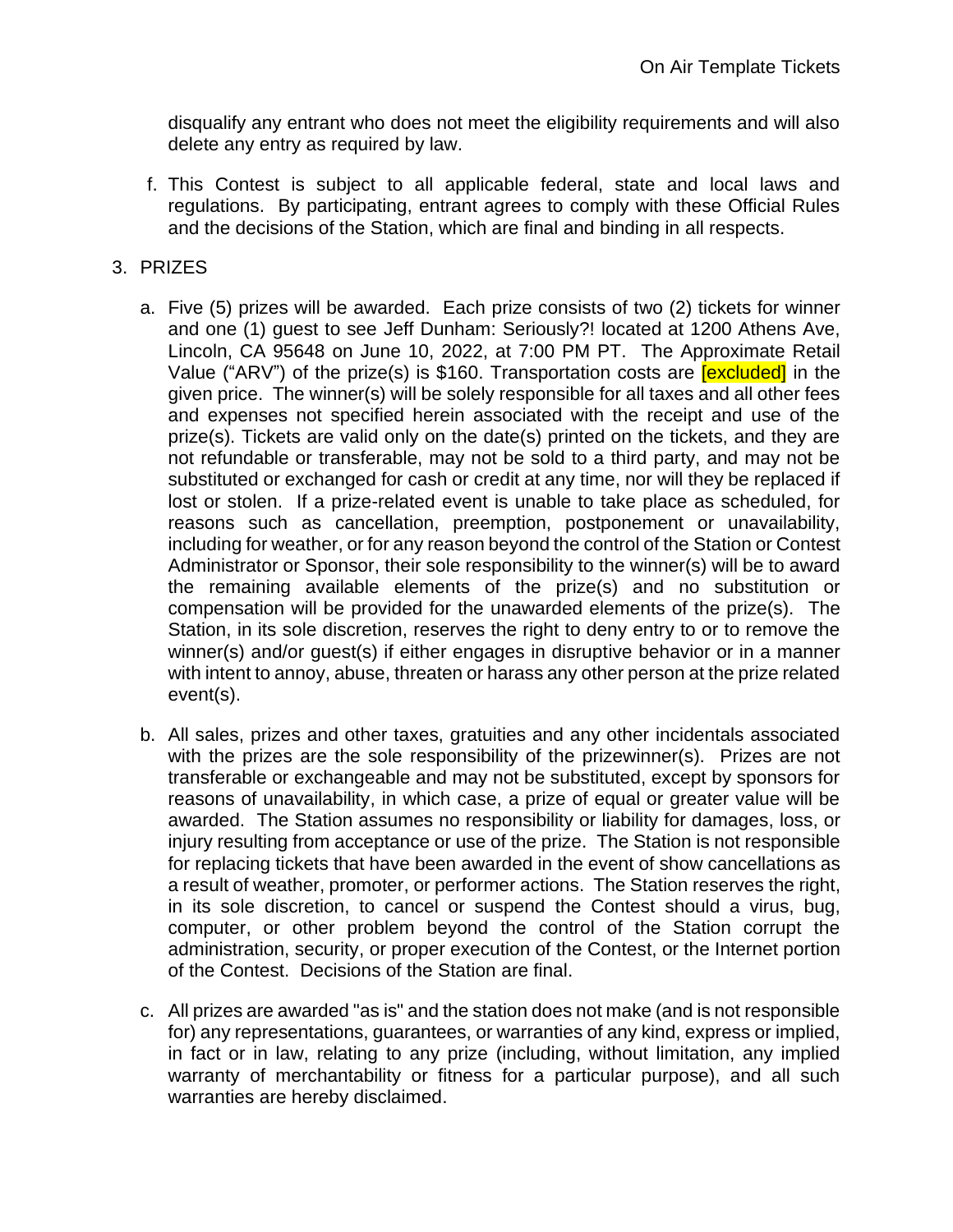## 4. WINNER SELECTION AND NOTIFICATION

- a. Decisions of the Station management with respect to the Contest are final.
- b. Five (5) winner(s) will be selected on-air as described above in Section 1 of these Official Rules.
- c. Odds of winning depend upon the number and order of eligible phone calls received for each cue to call.
- d. Winners must listen to the Station to win but do not need to be present to win. All prizes may be picked up at the office of the Station at 280 Commerce Circle between regular business hours of 8:30 a.m. 5:30 p.m. If a winner chooses to have a prize shipped, the Winner will be required to sign a release that the Station and any Released Parties (defined below) are not responsibility if the prize is late, lost, stolen, misdirected, undeliverable, or damaged during shipping. In such cases, there is no purchase necessary to enter or win, except for reasonable postage and handling fees the amount of which shall not exceed \$1.50 plus the actual cost of postage to ship the prize.
- e. Potential winner(s) will be notified of winning by telephone at the time of the drawing. Prize(s) will be awarded only upon confirmation of eligibility and completion of all requisite releases. Upon notification or notification attempt, the potential winner(s) will be required to respond to such notification attempt and must execute and return, along with the guest(s) of the winner(s), an IRS Form W-9, affidavit of acceptance, eligibility, liability, publicity release, and if applicable, Contest Sponsor liability release forms within thirty (30) days of such notification or notification attempt or prize(s) will be forfeited. If a winner has not reached the age of majority in his/her state of residence, the prize(s) will be awarded in the name of his/her parent or legal guardian. If a potential winner(s) is deemed ineligible for any reason, cannot be contacted, fails to sign and return the fullyexecuted affidavit of eligibility and/or liability/publicity release within the required time period, or if a prize or prize notification is returned as undeliverable, the potential winner forfeits the prize(s). The Station or Contest Administrator or Sponsor is not responsible for any changes in an entrant or winner's email address, phone number, mailing address or other contact information.

#### 5. CONDITIONS

a. Any attempt by any entrant to obtain more than the stated number of entries by using multiple/different email addresses, identities, registrations and logins or any other methods may void that entrant's entries and that entrant may be disqualified. The use of any device to automate multiple entries is prohibited. Any use of robotic, repetitive, automatic, programmed or similar entry methods or agents (including, but not limited to, promotion entry services or proxies) will void all entries by that entrant at the Station's discretion. The Station's or its Contest Administrator's computer or telephone system is the official time keeping device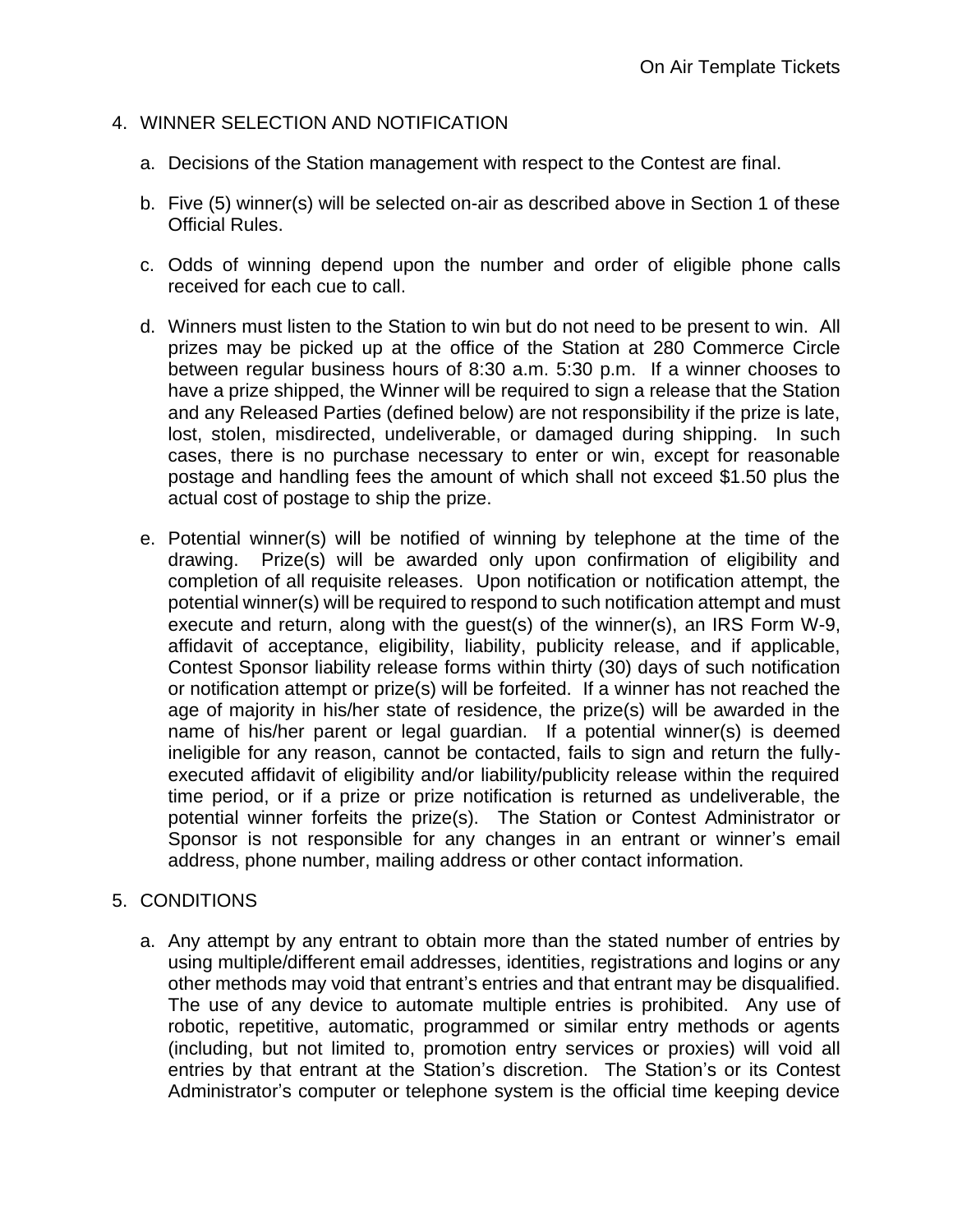for this Contest. In the event of a dispute, online entries will be deemed to have been submitted by the Authorized Account Holder. The "Authorized Account Holder" is the natural person who (i) is assigned to an email address by an internet access provider, online service provider, or other organization that is responsible for assigning email addresses for the domain associated with the submitted email address, or (ii) is assigned to the mobile telephone number by a telecommunications provider, or other organization that is responsible for assigning such numbers. The Station, in its sole discretion, reserves the right to disqualify any person who it believes is tampering with the entry process or the operation of the Contest. Failure to comply with the rules of the Contest may result in an entrant's disqualification and/or forfeiture of any prize or prizes. If the Station makes a good-faith determination that an entrant has cheated or committed fraudulent activity in connection with a Contest, the Station may disqualify that entrant from entering and/or winning this and any or all future Station-administered contests and seek damages to the fullest extent permitted by law.

- b. The Station reserves the right to modify these rules for clarification or equitable purposes without materially affecting the terms and conditions of the Contest, including, without limitation, the substitution of a prize(s) of equivalent value, which will become effective upon announcement. To the extent the Station makes material changes to the terms and conditions of the Contest, any such material changes will be broadcast on the Station and/or posted on its website: khtk.com within twenty-four (24) hours of the change and periodically thereafter. If due to circumstances beyond the control of the Station, any competition or prize-related event or travel is delayed, rescheduled, postponed or cancelled, the Station reserves the right, but does not have the obligation, to cancel, terminate, suspend, or modify the Contest and shall not be required to award a substitute prize(s). If any provision of these Official Rules is irrevocably inconsistent with any provision set forth on the Contest webpage, then the provision of these Official Rules will prevail but solely to the extent of the inconsistency.
- c. Calling the Station regarding the Contest constitutes permission for the Station to tape the caller's voice and use it on the air. All telephone calls during the Contest may be taped without further permission from the caller. By entering the Contest and/or acceptance of prize(s), all entrants consent to the use of their name, photograph, likeness, biography, voice, video, entry materials, prize information (if any), or any statements made for trade, publicity, advertising, or promotional purposes, in any and all media, now known or hereafter devised, including online announcements, without limitation and without compensation, except where prohibited by law.
- d. Each winner will be required to produce identification satisfactory to the Station. For example, winner(s) will be required to sign an IRS Form W-9, affidavit of eligibility and release, including a publicity release, as prepared by the Station prior to receiving their prize. Each winner will solely be responsible for any (federal, state, or local) taxes or fees that result from the receipt and/or use of their prize and may receive an IRS Form 1099-Misc for all prizes won from the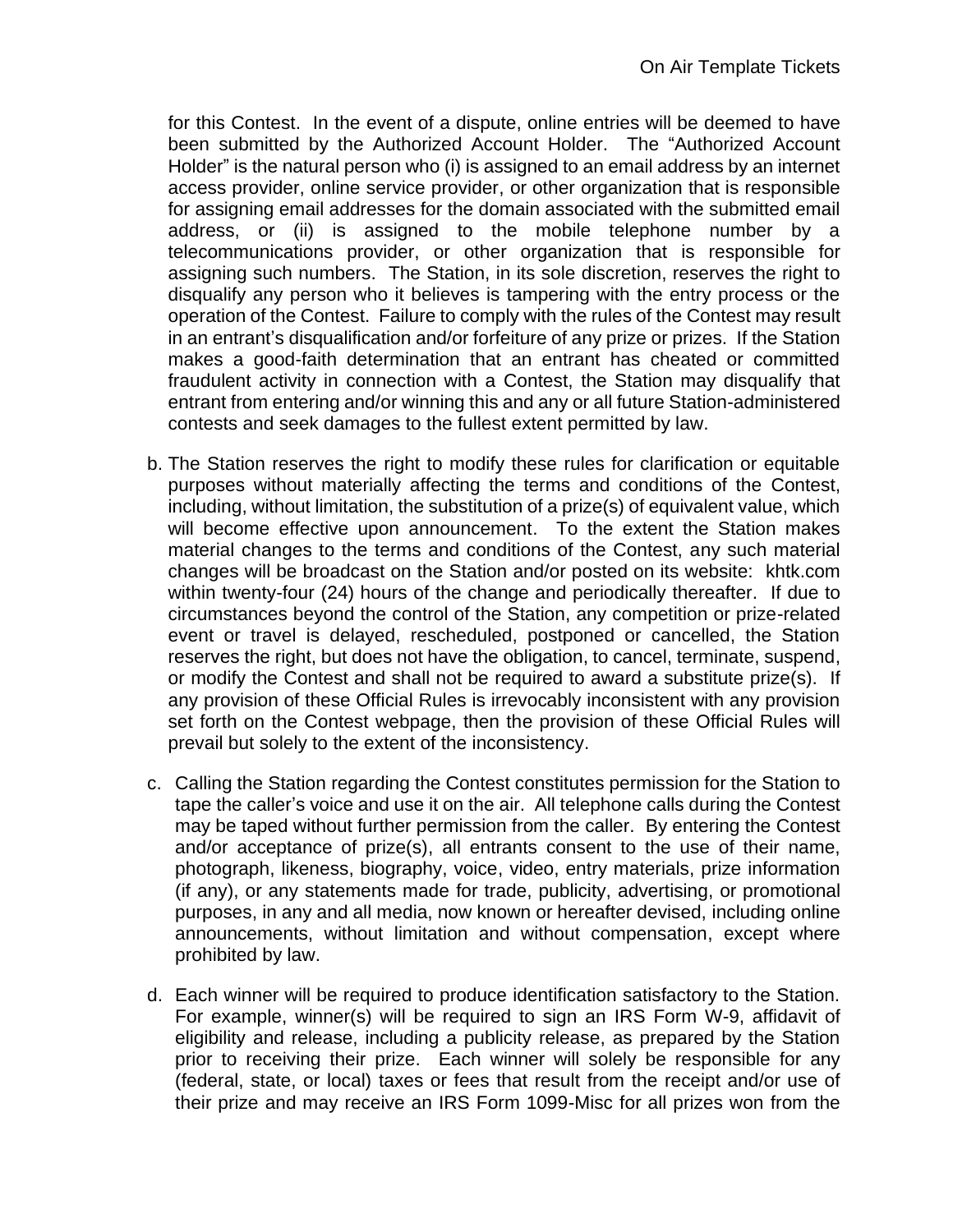Station in any calendar year where the aggregate value of all such prizes is \$600 or more. The Contest is void where prohibited by law. Failure to comply with the terms and conditions applicable to Contest entry, including without limitation submitting an incomplete or fraudulent entry, and/or failing to complete the entry process, will result in such Entry being disqualified from such Contest. Any individual(s) that is found to be, or suspected of, tampering with a Contest in any way, including without limitation by making a fraudulent entry, by engaging in any "deal-making" with or between other Contest entrants or third parties, by creating a public hazard, by cheating, by engaging in improper or illegal activity, by causing interference with or the destruction of property and/or utilized public safety resources will be disqualified from participating and/or winning any prize(s), as applicable, and may be banned from any future participation in any Contest as determined by Station at its sole discretion and on a case-by-case basis.

- e. Participation in a Contest and/or acceptance of prize(s) constitutes agreement by entrant and/or winner (and by winner's guest(s) if applicable) release, forever discharge, indemnify, and hold harmless Station, its affiliates, parents, assigns, successors, employees, participating Contest Sponsors, agents and all others connected with them and the Contest (the "Released Parties") from any and all liability, claims, actions, and damages sustained or incurred by participation in the said Contest, and the receipt and use of any prize(s) awarded (if any) through such Contest arising in any manner whatsoever, including but not limited to an act or omission, whether negligent, intentional or otherwise caused by Station, its affiliates, parents, assigns, successors, employees, sponsors, agents and all others connected with them and the Contest.
- f. The Released Parties are not responsible for (i) typographical or other errors in the printing, the offering, or the administration of the Contest or in the announcement of a prize; (ii) incorrect or inaccurate information, human error, failure, or omission; (iii) unauthorized human intervention; (iv) lost, stolen, mangled, misdirected, illegible, incomplete, or late entries; (v) entries not received due to difficulty accessing the internet, service outage or delays, computer difficulties, telephone service outages, delays, busy signals, poor signals or signal interference, accidental disconnection, equipment malfunctions, and any other technological failures; or (vi) any cancellations, delays, diversions, or substitutions or omissions by any transportation providers or any other persons or entities providing any services to Entrant(s) and/or winner(s) (and winner's guest(s) if applicable) including any results thereof such as changes in services or location necessitated by same. Further, the Released Parties are not responsible if any part of a Contest cannot be conducted and/or if a prize, either in whole or in part, cannot be awarded due to acts of God, acts of war, natural disasters, weather, acts of terrorism, or other factors beyond the Released Parties' control.
- g. Except where prohibited, by entering the Contest, each entrant agrees that: (1) any and all disputes, claims and causes of action arising out of or connected with this Contest or any prize(s) awarded shall be resolved individually, without resort to any form of class action, and exclusively by state or federal courts situated in